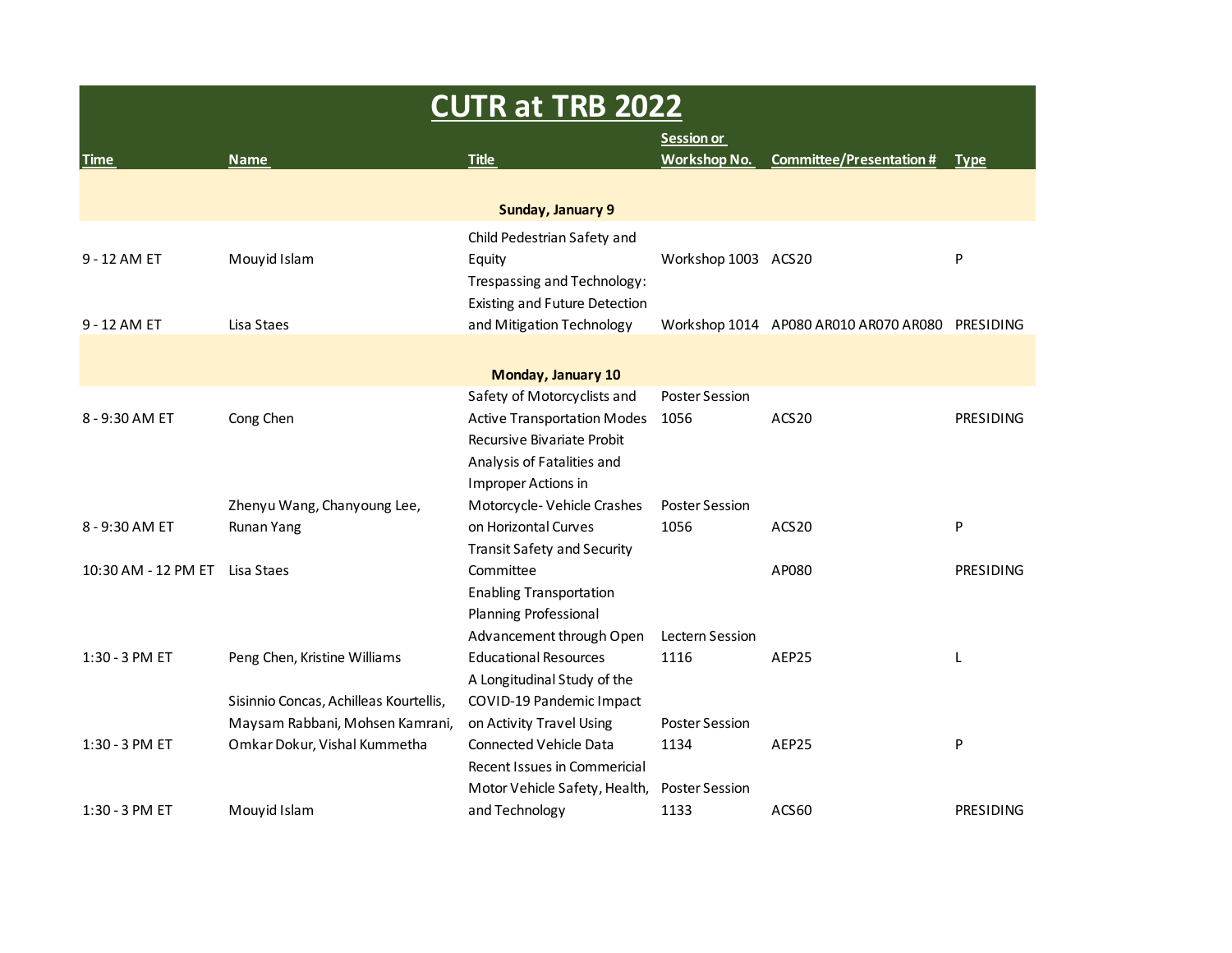|                |                                              | A Spatial-Temporal Deep                      |                       |       |           |
|----------------|----------------------------------------------|----------------------------------------------|-----------------------|-------|-----------|
|                |                                              | Learning Approach for<br>Airspace Complexity | <b>Poster Session</b> |       |           |
| 4 - 5:30 PM    | Yu Zhang                                     | Prediction                                   | 1197                  | AV000 | P         |
|                |                                              | Environmental Impact                         |                       |       |           |
|                |                                              | Analysis of On-Demand                        |                       |       |           |
|                | Pengli Zhao, Joseph Post, Zhiqiang           | Urban Air Mobility: A Case                   | <b>Poster Session</b> |       |           |
| 4 - 5:30 PM    | Wu, Yu Zhang                                 | Study of the Tampa Bay Area                  | 1197                  | AV000 | P         |
|                |                                              |                                              |                       |       |           |
|                |                                              | Tuesday, January 11                          |                       |       |           |
|                |                                              | <b>Evaluation of Dynamic</b>                 |                       |       |           |
|                |                                              | <b>Envelope Pavement Marking</b>             |                       |       |           |
|                |                                              | to Improve Motorist Stopping                 |                       |       |           |
|                | Abhijit Vasili, Zhenyu Wang, Rama            | Behaviors at Highway-Rail                    | <b>Poster Session</b> |       |           |
| 8 - 9:30 AM ET | Kolla, Pei-Sung Lin                          | Crossings                                    | 1241                  | AR080 | P         |
|                |                                              | Cooperative Signal                           |                       |       |           |
|                |                                              | Optimization and Trajectory                  |                       |       |           |
|                |                                              | Smoothing of Automated                       |                       |       |           |
|                |                                              | Vehicles Considering Different               |                       |       |           |
|                | Saeid Soleimaniamiri, Handong Yao,           | Cooperation Classes at                       | <b>Poster Session</b> |       |           |
| 8 - 9:30 AM ET | Xiaopeng Li                                  | Signalized Intersection                      | 1336                  | ACP30 | P         |
|                |                                              | Pandemic Impacts on Transit                  | <b>Poster Session</b> |       |           |
| 8 - 9:30 AM ET | Lisa Staes                                   | Use and Perceptions                          | 1233                  | AP080 | PRESIDING |
|                |                                              | <b>Topics in Rail Transit Safety</b>         | <b>Poster Session</b> |       |           |
| 8 - 9:30 AM ET | Lisa Staes                                   | and Security                                 | 1234                  | AP080 | PRESIDING |
|                |                                              |                                              | <b>Poster Session</b> |       |           |
| 8 - 9:30 AM ET | Lisa Staes                                   | Topics in Bus Transit Safety                 | 1235                  | AP080 | PRESIDING |
|                |                                              | A Dynamic Cooperative Lane-                  |                       |       |           |
|                |                                              | changing Model for                           |                       |       |           |
|                |                                              | <b>Connected and Autonomous</b>              |                       |       |           |
|                |                                              | Vehicles with Possible                       |                       |       |           |
|                |                                              | Accelerations of a Preceding                 | Poster Session        |       |           |
|                | 10:30 AM - 12 PM ET Zhiwei Chen, Xiaopeng Li | Vehicle                                      | 1266                  | ACP30 | P         |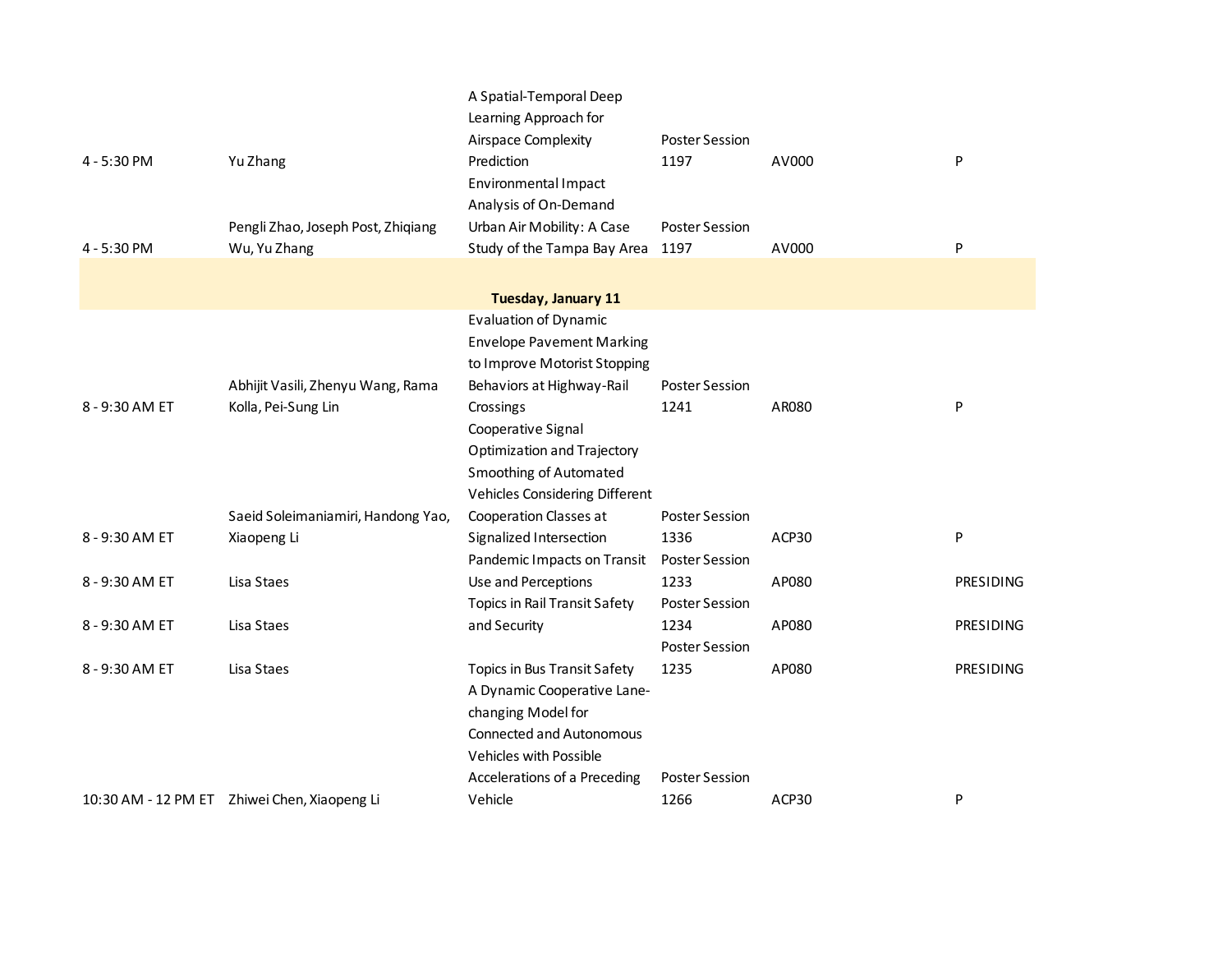|                     |                                                 | A Matched Case-Control                        |                       |                   |   |
|---------------------|-------------------------------------------------|-----------------------------------------------|-----------------------|-------------------|---|
|                     | Qianwen Li, Handong Yao, Xiaopeng               | Method to Model Car-                          | <b>Poster Session</b> |                   |   |
| 10:30 AM - 12 PM ET | Li.                                             | following Safety                              | 1263                  | ACH <sub>30</sub> | P |
|                     |                                                 | Driver Satisfaction with                      |                       |                   |   |
|                     | Achilleas Kourtellis, Sisinnio Concas,          | <b>Connected Vehicle</b>                      |                       |                   |   |
|                     | Mohsen Kamrani, Maysam Rabbani,                 | Applications: Results from the Poster Session |                       |                   |   |
| 10:30 AM - 12 PM ET | Vishal Kummetha, Omkar Dokur                    | THEA CV Pilot                                 | 1263                  | ACH30             | P |
|                     |                                                 | <b>THEA Connected Vehicle Pilot</b>           |                       |                   |   |
|                     |                                                 | Deployment Performance                        |                       |                   |   |
|                     |                                                 | Measurement and                               |                       |                   |   |
|                     | Sisinnio Concas, Achilleas Kourtellis,          | Evaluation: A Synthesis of                    | <b>Poster Session</b> |                   |   |
| 10:30 AM - 12 PM ET | Mohsen Kamrani                                  | Findings and Lessons Learned                  | 1264                  | ACP15             | P |
|                     |                                                 | The Transportation Equity                     | <b>Poster Session</b> |                   |   |
|                     | 10:30 AM - 12 PM ET Tia Boyd, Kristine Williams | Toolkit                                       | 1280                  | AME80             | P |
|                     |                                                 | <b>Toward Improving Freeway</b>               |                       |                   |   |
|                     |                                                 | Planning, Design and                          |                       |                   |   |
|                     |                                                 | <b>Operational Analysis: Data-</b>            |                       |                   |   |
|                     |                                                 | Driven Computation of State-                  |                       |                   |   |
|                     |                                                 | Dependent Passenger Car                       |                       |                   |   |
|                     | Eren Yuksel, Xiaopeng Li, Seckin                | Equivalency for Multiple                      | <b>Poster Session</b> |                   |   |
| 1:30 - 3 PM ET      | Ozkul                                           | <b>Truck Lengths</b>                          | 1303                  | ACP40             | P |
|                     |                                                 | An Empirical Analysis on                      |                       |                   |   |
|                     |                                                 | Driver Injury Severity on                     |                       |                   |   |
|                     |                                                 | Freeways in Florida during                    |                       |                   |   |
|                     |                                                 | COVID-19: Accounting for                      | <b>Poster Session</b> |                   |   |
| 1:30 - 3 PM ET      | Mouyid Islam                                    | Unobserved Heterogeneity                      | 1304                  | ACS <sub>20</sub> | P |
|                     |                                                 | <b>Transfer-based Customized</b>              |                       |                   |   |
|                     |                                                 | Modular Bus System Design                     |                       |                   |   |
|                     |                                                 | with Passenger-Route                          | <b>Poster Session</b> |                   |   |
| 1:30 - 3 PM ET      | Zhiwei Chen, Xiaopeng Li                        | Assignment Optimization                       | 1314                  | AP050             | P |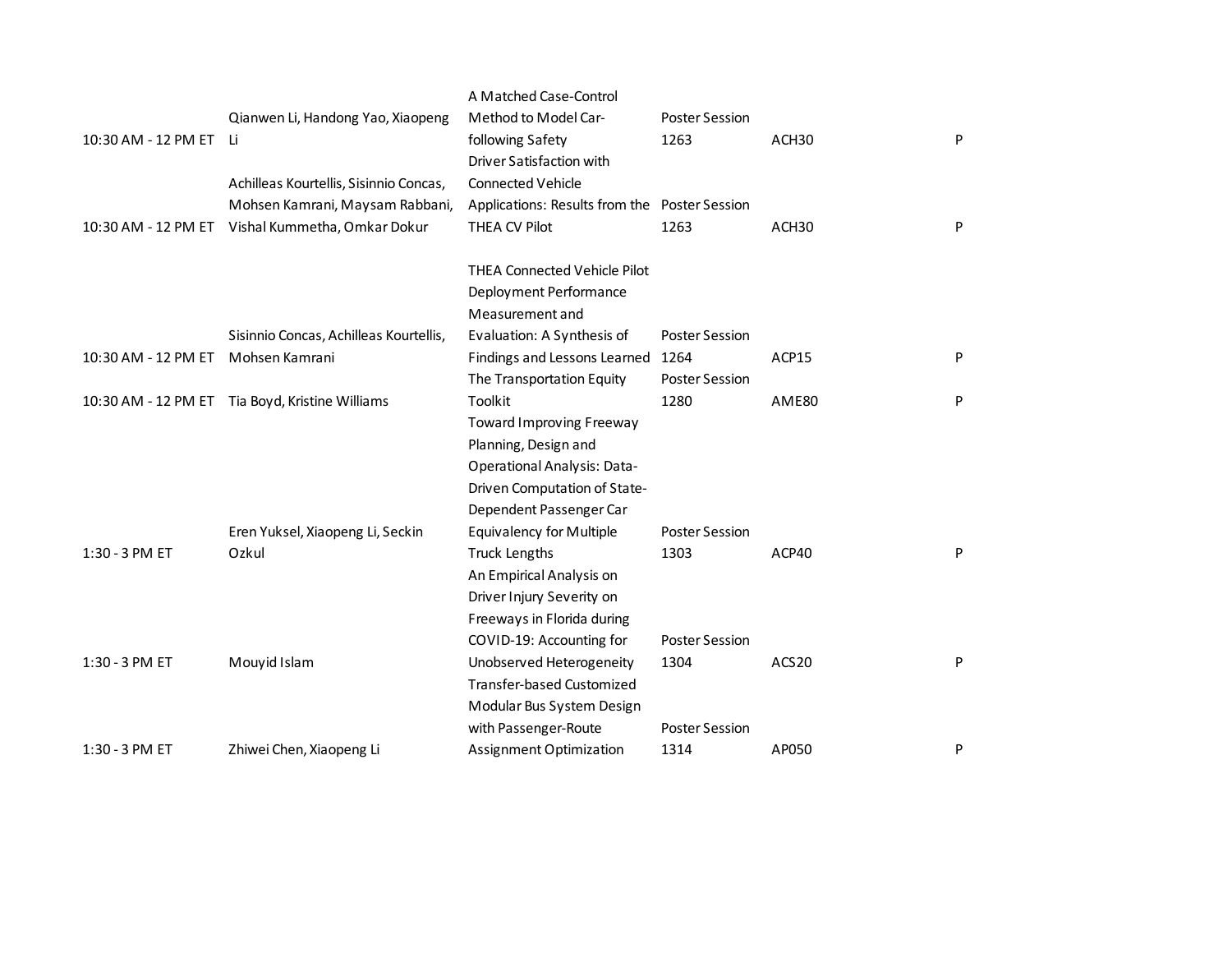|                |                                      | Comparison of Object              |                       |              |   |
|----------------|--------------------------------------|-----------------------------------|-----------------------|--------------|---|
|                |                                      | Detection Algorithms Using        |                       |              |   |
|                |                                      | Video and Thermal Images          |                       |              |   |
|                |                                      | Collected from a UAS              |                       |              |   |
|                |                                      | Platform: An Application of       |                       |              |   |
|                | Hualong Tang, Joseph Post, Achilleas | Drones in Traffic                 | <b>Poster Session</b> |              |   |
| 4 - 5 PM ET    | Kourtellis, Yu Zhang                 | Management                        | 1338                  | ACP70        | P |
|                |                                      | A Review of Connected and         |                       |              |   |
|                |                                      | Automated Vehicle Platoon         | <b>Poster Session</b> |              |   |
| 4 - 5:30 PM ET | Qianwen Li, Zhiwei Chen, Xiaopeng Li | Operations                        | 1336                  | ACP30        | P |
|                |                                      | Revisit Employer-Based            |                       |              |   |
|                |                                      | <b>Travel Demand</b>              |                       |              |   |
|                |                                      | Management: A Longitudinal        | <b>Poster Session</b> |              |   |
| 4 - 5:30 PM ET | Peng Chen, Xiankui Yang              | Analysis                          | 1187                  | <b>AEP60</b> | P |
|                |                                      | Physics-Aware Learning-           |                       |              |   |
|                |                                      | based Longitudinal Vehicle        |                       |              |   |
|                |                                      | Trajectory Prediction in          | <b>Poster Session</b> |              |   |
| 4 - 5:30 PM ET | Handong Yao, Xiaopeng Li             | <b>Congested Traffic</b>          | 1337                  | ACP50        | P |
|                |                                      | Data-driven Analysis of           |                       |              |   |
|                |                                      | Spatial-temporal Highway          |                       |              |   |
|                |                                      | <b>Traffic Volume Considering</b> | <b>Poster Session</b> |              |   |
| 4 - 5:30 PM ET | Runan Yang                           | Weather and Festival Impacts 1341 |                       | AED10        | P |
|                |                                      |                                   | <b>Poster Session</b> |              |   |
| 4 - 5:30 PM ET | Jason Jackman                        | Safety by Design                  | 1344                  | AJE40        | P |
|                |                                      | A Car-Following-Based             |                       |              |   |
|                | Xiaowei Shi, Dongfang Zhao,          | Method for Vehicle Trajectory     | <b>Poster Session</b> |              |   |
| 4 - 5:30 PM ET | Xiaopeng Li                          | Connection                        | 1342                  | AED30        | P |
|                |                                      | Evaluation of vehicle             |                       |              |   |
|                |                                      | hydroplaning speed prediction     |                       |              |   |
|                |                                      | methods with respect to           |                       |              |   |
|                | Manjriker Gunaratne, Thathsarani     | effects of turbulence in the      | <b>Poster Session</b> |              |   |
| 4 - 5:30 PM ET | Herath                               | tire vicinity                     | 1351                  | AKP50        | P |
|                |                                      |                                   |                       |              |   |

**Wednesday, January 12**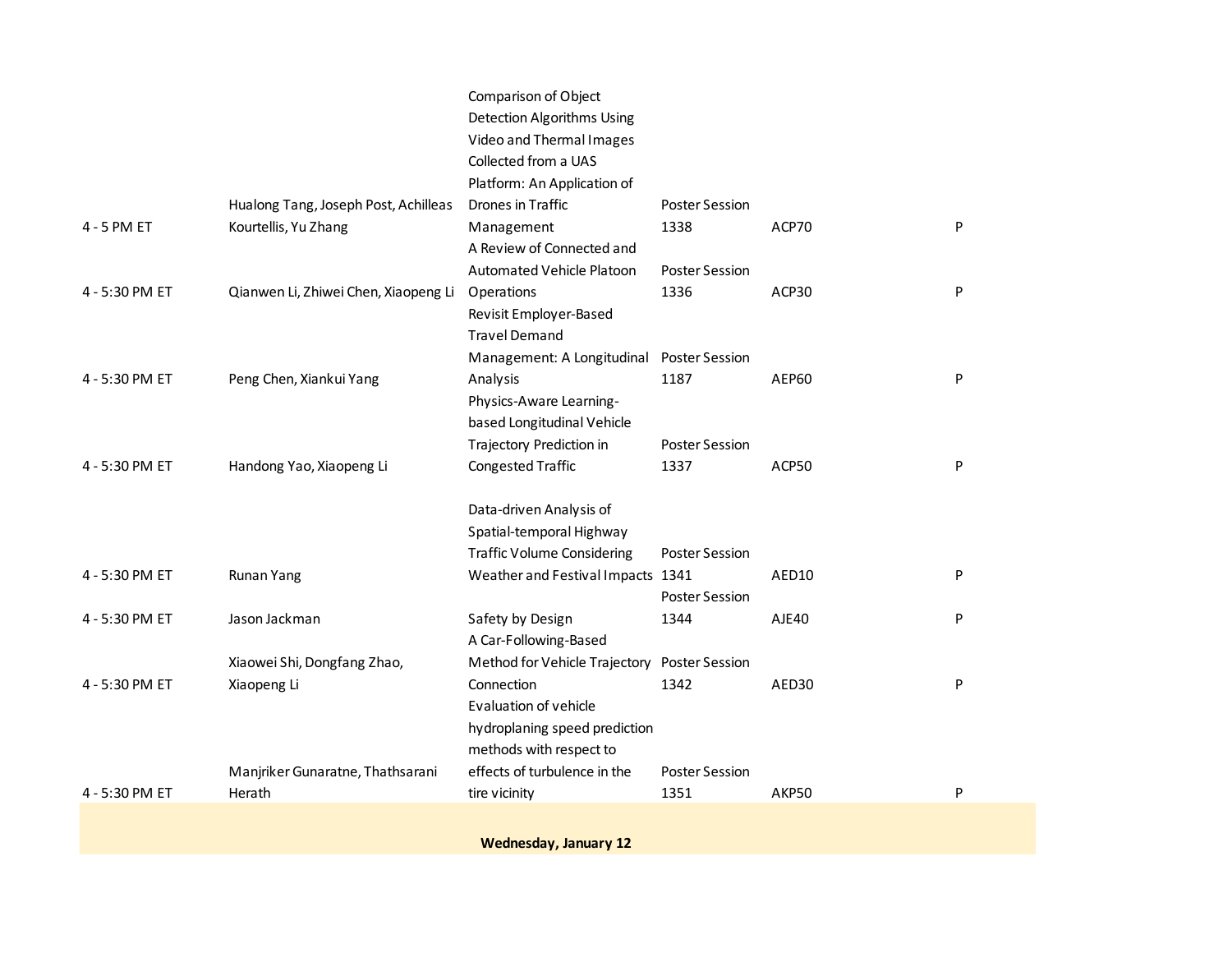| 8 - 9:30 AM ET                         | Victoria Perk                                | Poster Session 1390                  | <b>Poster Session</b>   | APO <sub>15</sub> | PRESIDING   |
|----------------------------------------|----------------------------------------------|--------------------------------------|-------------------------|-------------------|-------------|
| 8 - 9:30 AM ET                         | Qianwen Li, Zhenyu Wang, Rama                | Modeling Effects of Roadway          | <b>Poster Session</b>   | ACH40             | P           |
| 8 - 9:30 AM ET                         | Tung Vo, Michael Maness                      | Impacts of the COVID-19              | <b>Poster Session</b>   | ACH <sub>20</sub> | P           |
| 8 - 9:30 AM ET                         | Yu Zhang                                     | Airfield and Airspace                | Airfield and            | AV060             | PRESIDING   |
|                                        |                                              | Securely Sharing and                 |                         |                   |             |
|                                        |                                              | <b>Visualizing Connected Vehicle</b> |                         |                   |             |
|                                        | Omkar Dokur, Sisinnio Concas,                | Analytics: THEA CV Pilot             | Visualization in        |                   |             |
|                                        | Mohsen Kamrani, Achilleas Kourtellis,        | Performance Evaluation               | Transportation          |                   |             |
| 8 - 9:30 AM ET                         | Vishal Kummetha                              | Dashboard                            | Committee               | AED80             | $\mathsf C$ |
|                                        |                                              |                                      | <b>Transit Capacity</b> |                   |             |
|                                        |                                              |                                      | and Quality             |                   |             |
|                                        |                                              | <b>Transit Capacity and Quality</b>  | Service                 |                   |             |
| 8 - 12 PM ET                           | Victoria Perk                                | Service Committee                    | Committee               | AP015             | PRESIDING   |
|                                        |                                              |                                      | Lectern Session         |                   |             |
| 10:30 AM - 12 PM ET Lisa Staes         |                                              | <b>Transit Employee Safety</b>       | 1405                    | AP080             | $\mathsf C$ |
|                                        |                                              | Video-based Trajectory               |                         |                   |             |
|                                        |                                              | Generation with Deep                 |                         |                   |             |
|                                        |                                              | Learning for High-Granularity        |                         |                   |             |
|                                        | Xiaowei Shi, Dongfang Zhao,                  | Highway Simulation (HIGH-            | <b>Poster Session</b>   |                   |             |
|                                        | 10:30 AM - 12 PM ET Handong Yao, Xiaopeng Li | SIM)                                 | 1412                    | AED <sub>20</sub> | P           |
|                                        |                                              | A Roadmap for Child                  |                         |                   |             |
|                                        |                                              | Pedestrian Training Program          |                         |                   |             |
|                                        |                                              | Informed by Contextual Crash         | <b>Poster Session</b>   |                   |             |
| 10:30 AM - 12 PM ET Mouyid Islam       |                                              | Data                                 | 1409                    | ACH10             | P           |
|                                        |                                              | <b>Automated Vehicle</b>             |                         |                   |             |
|                                        |                                              | Identification Based on Car-         |                         |                   |             |
|                                        | Qianwen Li, Xiaopeng Li, Handong             | following Data with Machine          | <b>Poster Session</b>   |                   |             |
| 10:30 AM - 12 PM ET Yao, Zhaohui Liang |                                              | Learning                             | 1415                    | AED50             | P           |
|                                        |                                              | Modeling the Effects of              |                         |                   |             |
|                                        |                                              | Asphalt Overlay Design on            |                         |                   |             |
|                                        |                                              | <b>Pavement Distress Initiation</b>  |                         |                   |             |
|                                        |                                              | with Random Parameters               |                         |                   |             |
|                                        |                                              | <b>Hazard-Based Duration</b>         | <b>Poster Session</b>   |                   |             |
| 4 - 5:30 PM ET                         | Qing Lu                                      | Models                               | 1424                    | AKT10             | P           |